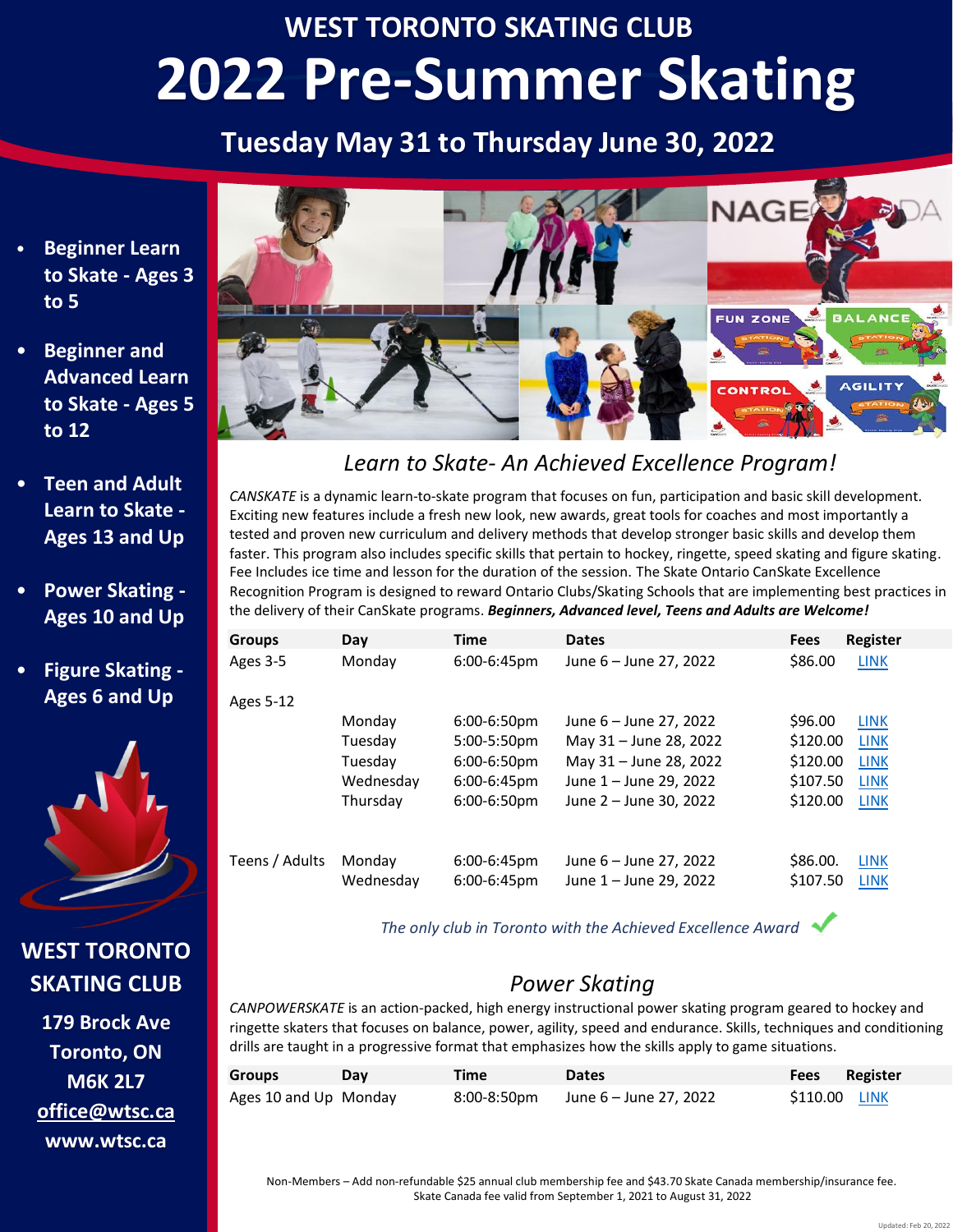# **WEST TORONTO SKATING CLUB**

## *RisingSTAR + STAR*

*RISINGSTAR / STAR* Skaters participate in a group-based skating session, learning more advanced figure skating specific skating skills. RisingSTAR is a transitional program that continues developing the basic fundamentals taught in CanSkate and introduces exercises designed to improve edge control, glide, agility, and precision over the blade as the skater progresses into STARSkate. **Lessons and Off-ice Sessions are included in the fee.**

| <b>Groups</b>  | Dav       | Time           | <b>Dates</b>           | Fees     | Register    |
|----------------|-----------|----------------|------------------------|----------|-------------|
| $RisingSTAR +$ | Mondav    | 5:00-5:50pm    | June 6 – June 27, 2022 | \$100.00 | <u>LINK</u> |
| <b>STAR</b>    | Wednesday | $6:00-6:50$ pm | June 1 – June 29, 2022 | \$125.00 | <u>LINK</u> |

### *RisingSTAR + STAR + SR STAR*

RisingSTAR, STAR and SR STAR skaters of all ages develop fundamental figure skating skills in the areas of ice dance, skating skills, free skate and interpretive skating. Skaters have the opportunity to take Skate Canada Tests through a nationally standardized testing system. **Lessons and Off-ice Sessions are included in the fee.**

| <b>Groups</b>                                           | Dav      | <b>Time</b> | <b>Dates</b>           | Fees     | Register    |
|---------------------------------------------------------|----------|-------------|------------------------|----------|-------------|
| <b>ALL LEVELS</b><br>$RisingSTAR +$<br>$STAR + SR STAR$ | Thursdav | 5:00-5:50pm | June 2 – June 30, 2022 | \$125.00 | <b>LINK</b> |

### *SR STAR*

*SR STAR* is for skaters who have completed a STAR 3 test and/or have been approved by the Program Director. Skaters work with a private coach to further develop in the areas of ice dance, skating skills, free skate and interpretive skating. Skaters have the opportunity to take Skate Canada Tests through a nationally standardized testing system. **Skaters who wish to have private lessons must book with coach directly. Fee is for ice time and off-ice classes only.**

| <b>Groups</b>  | Day       | Time           | <b>Dates</b>           | Fees     | Register    |
|----------------|-----------|----------------|------------------------|----------|-------------|
| <b>SR STAR</b> | Monday    | 7:00-7:50pm    | June 6 – June 27, 2022 | \$80.00  | <b>LINK</b> |
|                | Tuesdav   | 7:00-7:50pm    | May 31 – June 28, 2022 | \$100.00 | <b>LINK</b> |
|                | Wednesday | $5:00-5:50$ pm | June 1 – June 29, 2022 | \$100.00 | <b>LINK</b> |
|                | Thursday  | 7:00-7:50pm    | June 2 – June 30, 2022 | \$100.00 | <b>LINK</b> |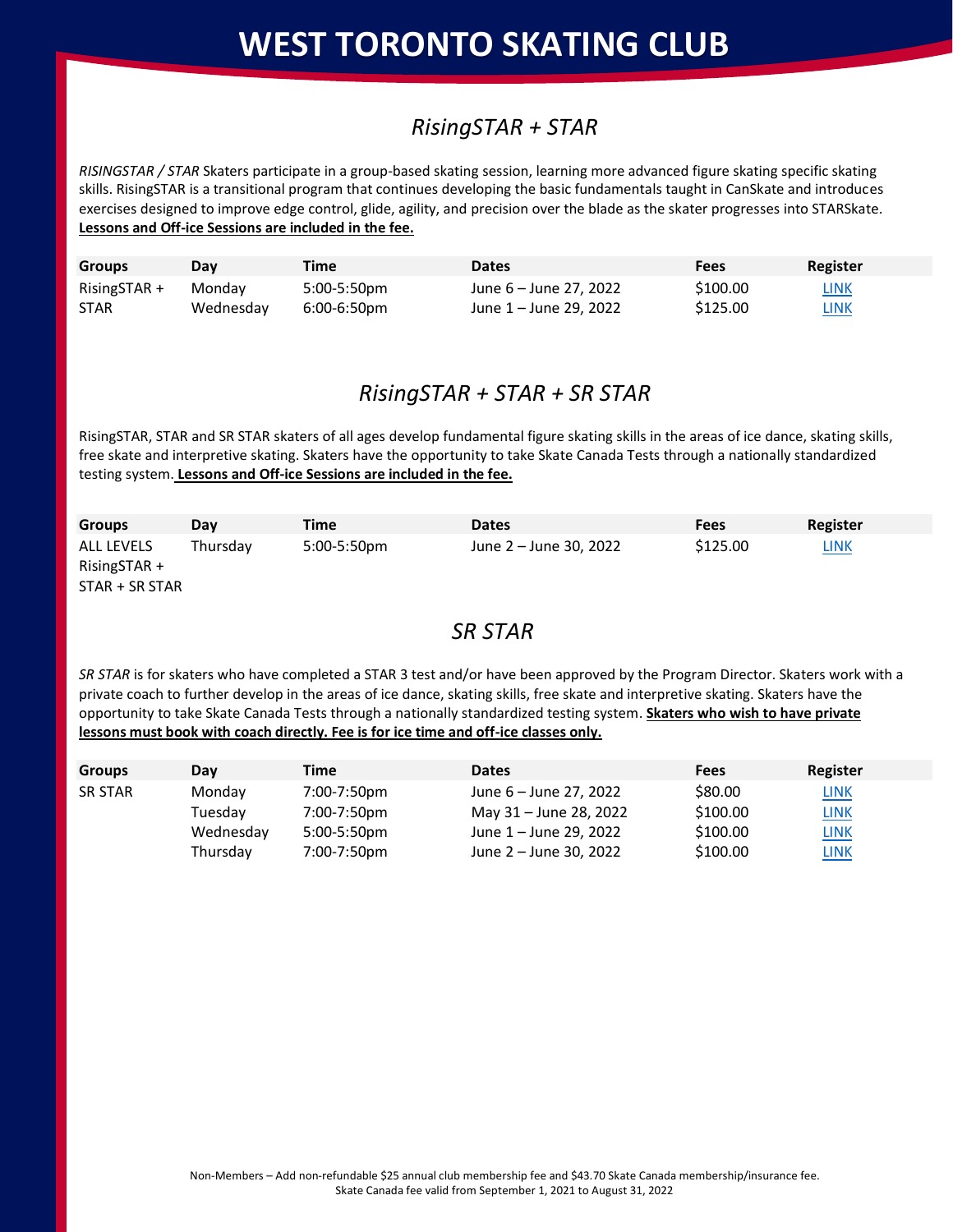## **WEST TORONTO SKATING CLUB**

# **2022 Pre-Summer Skating**

# **Tuesday May 31 to Thursday June 30, 2022**

| <b>Monday</b>                      | <b>Tuesday</b>                            | <b>Wednesday</b>    | <b>Thursday</b>                    |  |
|------------------------------------|-------------------------------------------|---------------------|------------------------------------|--|
| June 6,13,20,27                    | May 31, June<br>7, 14, 21, 28             | June 1,8,15,22,29   | June 2,9,16,23,30                  |  |
| <b>Main Rink</b>                   | <b>Main Rink</b>                          | <b>Main Rink</b>    | <b>Main Rink</b>                   |  |
| 5:00-5:50                          | $5:00 - 5:50$                             | 5:00-5:50           | 5:00-5:50                          |  |
| RisingSTAR/STAR                    | Learn to Skate<br><b>Ages 5-12</b>        | <b>SR STAR</b>      | RisingSTAR/STAR/SR<br><b>STAR</b>  |  |
| 5:50-6:00                          | 5:50-6:00                                 | 5:50-6:00           | 5:50-6:00                          |  |
| Flood/Break                        | Flood/Break                               | Flood/Break         | Flood/Break                        |  |
| 6:00-6:50                          | 6:00-6:50                                 | 6:00-6:50           | 6:00-6:50                          |  |
| Learn to Skate<br><u>Ages 5-12</u> | <b>Learn to Skate</b><br><b>Ages 5-12</b> | RisingSTAR/STAR     | Learn to Skate<br><b>Ages 5-12</b> |  |
| 6:50-7:00                          | 6:50-7:00                                 | 6:50-7:00           | 6:50-7:00                          |  |
| Flood/Break                        | Flood/Break                               | Flood/Break         | Flood/Break                        |  |
| 7:00-7:50                          | $7:00 - 7:50$                             |                     | $7:00 - 7:50$                      |  |
| <b>SR STAR</b>                     | <b>SR STAR</b>                            |                     | <b>SR STAR</b>                     |  |
| 7:50-8:00                          |                                           |                     |                                    |  |
| Flood/Break                        |                                           |                     |                                    |  |
| $8:00 - 8:50$                      |                                           |                     |                                    |  |
| <b>Power Skating</b>               |                                           |                     |                                    |  |
| <b>Ages 10 and Up</b>              |                                           |                     |                                    |  |
|                                    |                                           |                     |                                    |  |
| <b>Small Rink</b>                  |                                           | <b>Small Rink</b>   |                                    |  |
| $6:00 - 6:45$                      |                                           | 6:00-6:45           |                                    |  |
| Learn to Skate                     |                                           | Learn to Skate      |                                    |  |
| Ages $3$ to $5 +$                  |                                           | Ages $5-12 +$       |                                    |  |
| <b>Teens/Adults</b>                |                                           | <b>Teens/Adults</b> |                                    |  |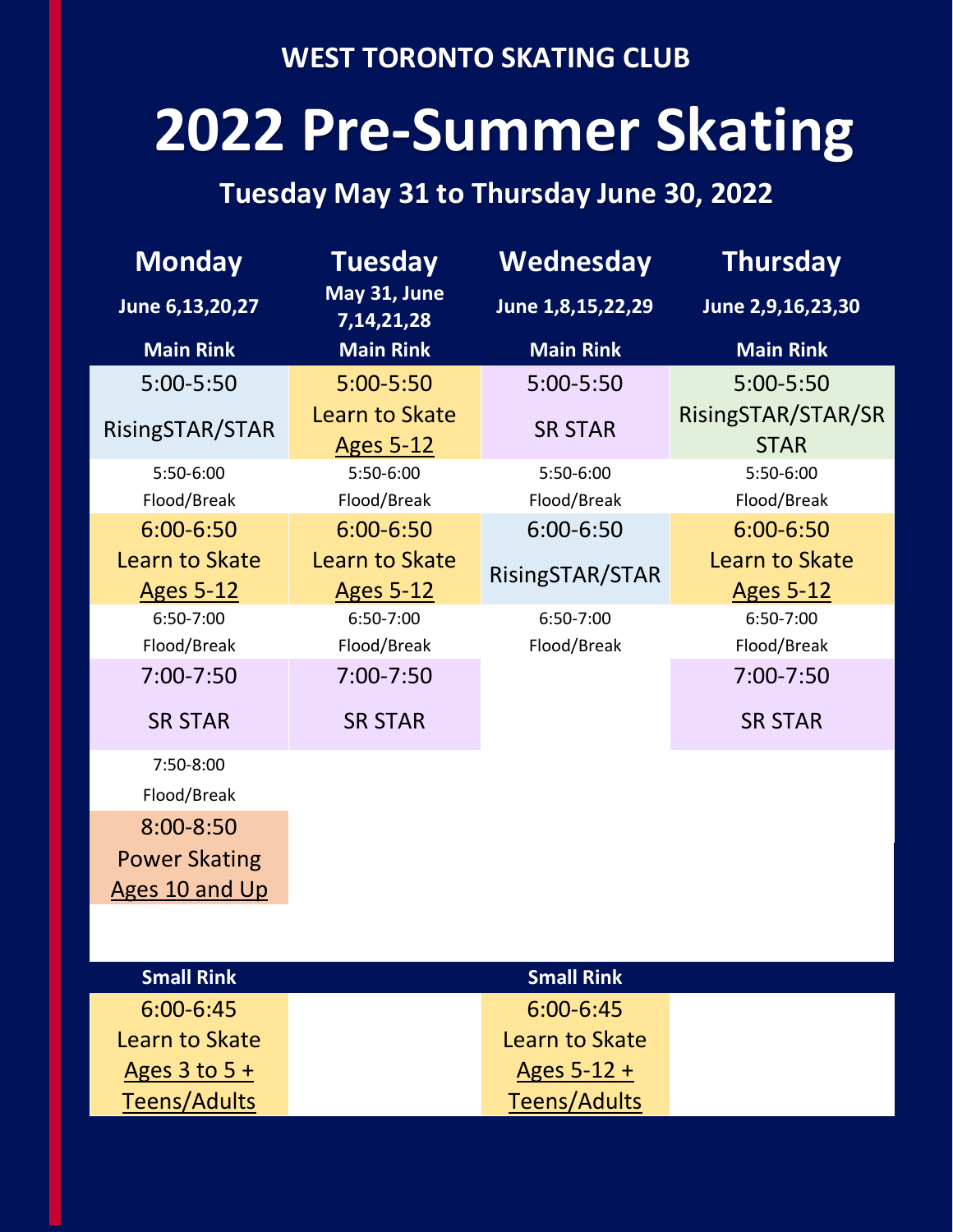#### 2022 WTSC COVID-19 PROTOCOLS:

- Our COVID-19 policies are pending review and may change according to circumstances and public health guidance.
- As always, given the changing nature of the pandemic, WTSC may need to make adjustments to our COVID policies from time to time, including safety precautions as well as scheduling changes. If a shutdown of the facility is required, affected participants will receive a refund of program fees. Refunding of cancelled registrations will occur at the end of the scheduled season. In all other cases, affected participants who are unable to continue with programming should apply to the Club for a credit to be used towards future programming. Such other cases include failure to pass a daily health screen, precautionary stay at home order for self-monitoring or awaiting COVID-19 test results. Visit ou[r Covid-19 resource page](https://www.wtsc.ca/pages/programs/Covid19-Resources/) for updated policies and procedures.

#### REGISTRATION AND REFUNDS:

- Subject to our COVID-19 refund policy, all fees are non-refundable. Registration priority will be reserved for WTSC members.
- All skaters must be registered and paid in full prior to their first day of the session with WTSC and Skate Canada. Memberships are nontransferable between skaters and/or sessions. Requests for credits will be considered due to medical reasons, and must be made in writing to the Board of Directors.
- **Gift Certificates and credits have an expiry date of 2 years from date of issue.**

#### 2021 COVID-19 REFUND POLICY:

• COVID-19: If a shutdown of the facility is required, affected participants will receive a refund of any unused sessions throughout the course of the scheduled season. Refunding of cancelled registrations will occur at the end of the scheduled season. Skate Canada and membership fee will not be refunded in case of a shutdown. In all other cases, affected participants who are unable to continue with programming should apply to the Club for a credit to be used towards future programming. Such other cases include failure to pass daily health screen, precautionary stay at home order for self-monitoring or awaiting COVID-19 test results.

#### FEES:

• Non-Members – Add non-refundable \$25 annual club membership fee and \$43.70 Skate Canada membership/insurance fee. The Skate Canada membership/insurance fee applies to member club sessions from September 1, 2021 to August 31, 2022.

#### DISCOUNTS:

- Family Discount: The first two highest-cost skaters are to be paid in full and then a 25% discount will be applied for each sibling skater thereafter.
- Multi-Day Discount: Skaters (especially those in RisingSTAR or STARSkate) are strongly encouraged to skate at least 2 days per week
	- 2 days 10% off each session
	- 3 days 25% off each session
	- 4 days 35% off each session

#### GUEST FEES & GUEST SKATING:

- Guest skaters must receive approval from the Program Director, and be registered prior to the start of the session. Emai[l office@wtsc.ca](mailto:office@wtsc.ca) for any guest skating request.
- Guest Fees are as follows: Learn to Skate \$27.50 per session Power Skating \$30.00 per session RisingSTAR/STAR \$27.50 per session SR STAR \$25.00 per session OPEN \$25.00 per session

#### CLASSIFICATION OF SKATERS:

• Ice time for each skating activity is allocated according to the ice schedule and the stated classifications of skaters. Skaters may use the ice surface only in accordance with the ice schedules, appropriate sessions, and their paid membership periods.